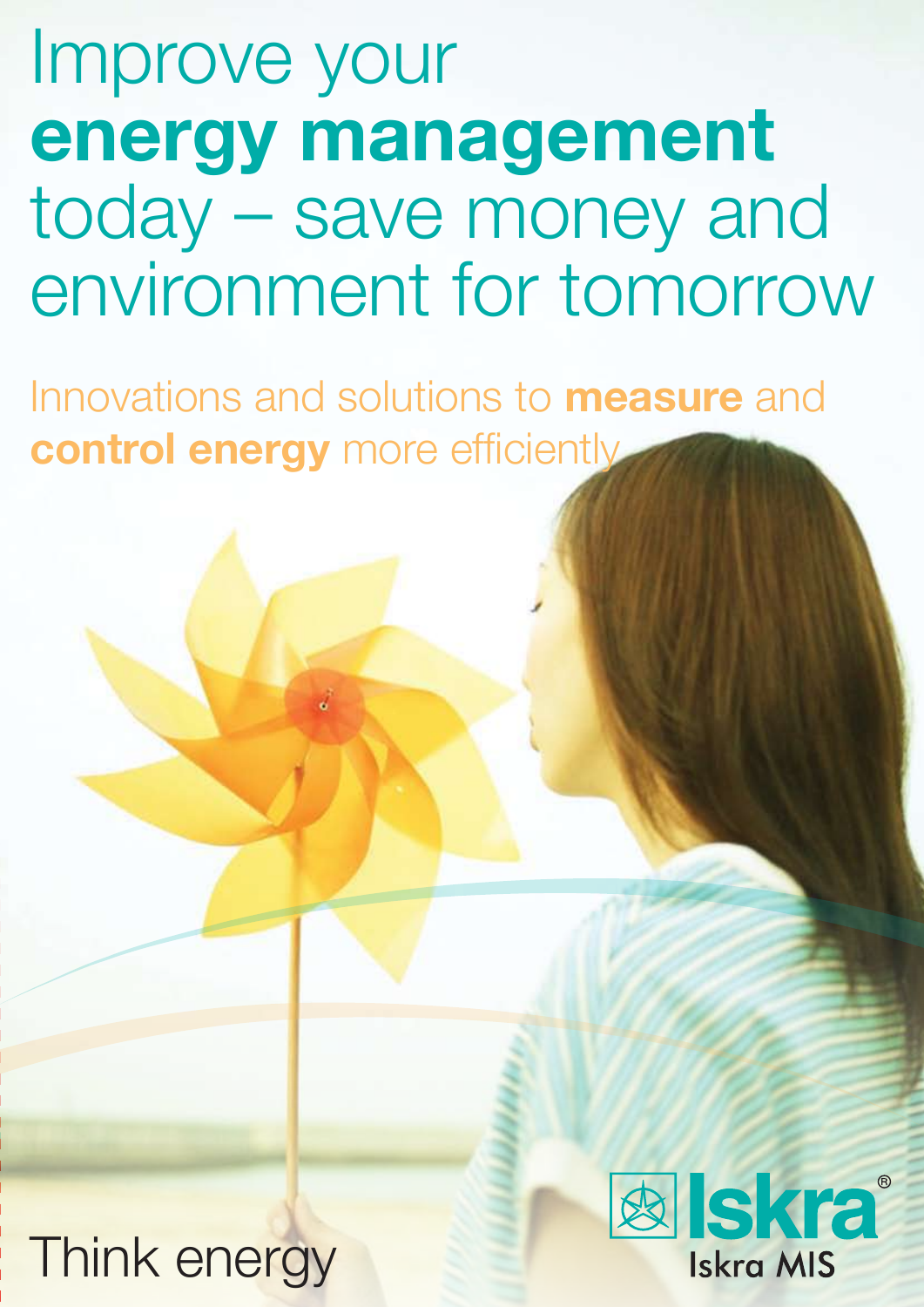# **From your problems...**

## Why are you paying too much for electrical energy?



#### High energy consumption

Could you **reduce the consumption** without affecting processes?

Your energy consumption can be reduced without affecting activities and processes. High energy consumption is caused by **poor efficiency** of your electrical installations and equipment. Losses, heating, discontinuity of electrical supply, high number of breakdowns are caused by *inadequate power quality*. This results in *high energy* and maintenance costs.



**CONTRACTOR** 

#### Unmeasured consumption

#### Do you **control the use** of your energy **sufficiently**?

Without use of measurement system, you do not know when and where you use electrical energy. You can't even be sure whether your estimation of energy consumption is **measured accurately**. An accurate measurement system should provide you with most relevant data to **analyze** in order to act and reduce high costs of energy.

#### Poor electric power quality effects your productivity

Do you know you can **prevent continuous breakdowns**?

**Breakdowns** and **stoppages** in your installations and electrical equipment are often caused because of poor electrical quality. The presence of reactive power, harmonic disturbances and peaks of maximum demand contributes the most to poor efficiency. This results in higher costs, waste of time and ecological damage.

#### Manual data recording

Do you still collect your data **manually**?

Operations on several locations mean a high number of dispersed measuring points. For efficient management all data need to be integrated in a single database. This usually requires additional staff to read and enter collected data manually. Besides unnecessary waste of time and money, the potential risk of inaccuracy is always present.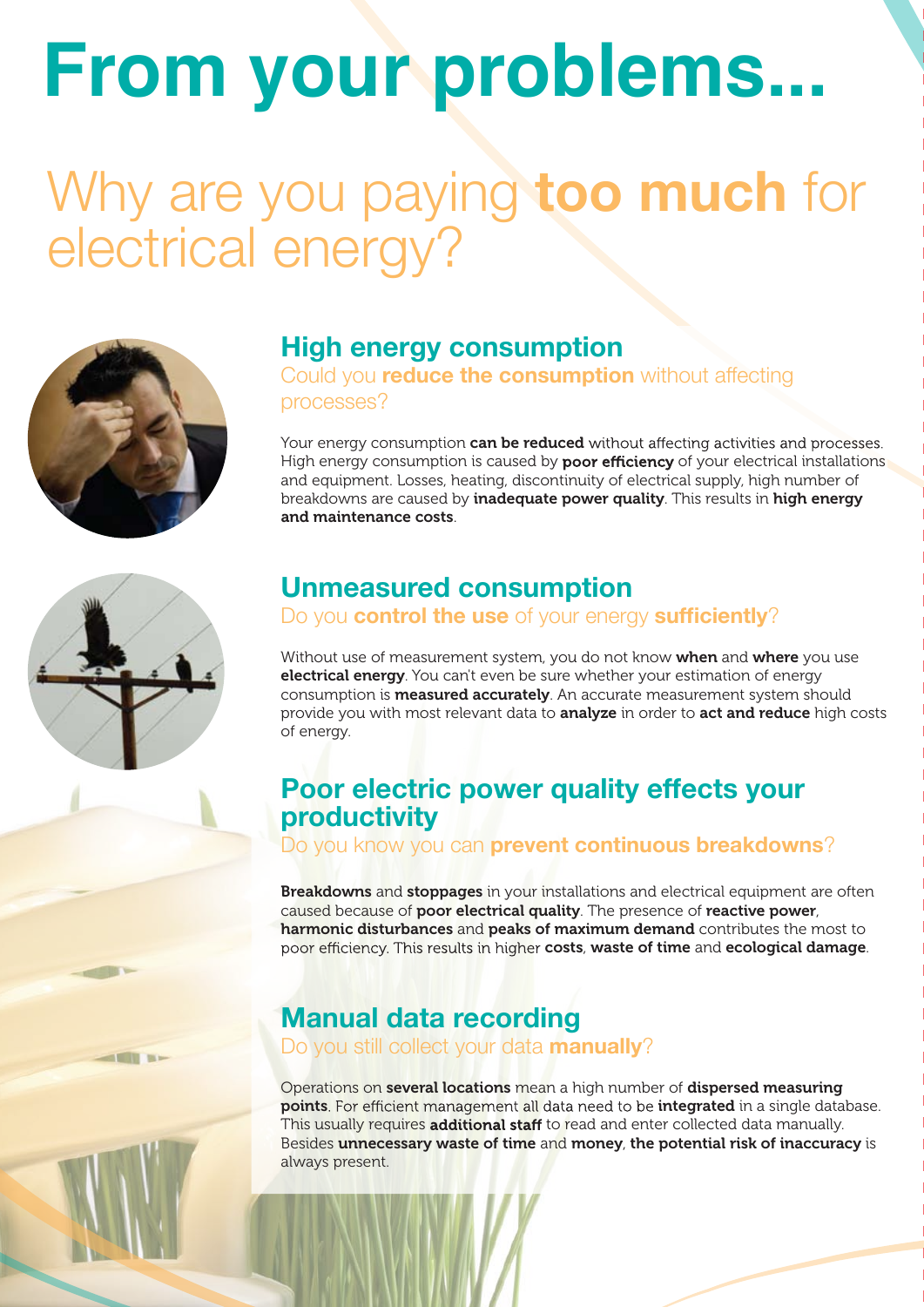#### **Measure**

#### to know **where** and **when** your energy is used.

Install measuring centres and analyzers on main energy consumption lines. Integrate recorded data with a remote data collector by various communication means. By using Iskra software application, your measured data will be stored to analyze or integrate in any other software application.

#### Analyze

#### to understand how to *improve* your energy efficiency.

Provide yourselves with a **precise view** of your energy quality and consumption by analyzing recorded data with energy management software. Locate the processes and points where unnecessary losses occur. Realize when and where your maximum **demand peaks** emerge. Estimate savings and feasibility of investments for improved energy efficiency.

#### Act

#### to reduce your energy consumption.

Prevent stoppages and breakdowns of your electrical instalations and equipment in order to *improve* your electrical power quality by reducing disturbancies in your electrical network. Reduce **maximum demand peaks** with the use of a **demand** management system. Use SCADA software for optimizing and automating of your processes. Optimize your electric contract by planning secondary power consumers. Reduce CO<sub>2</sub> emissions and help protecting our environment.



#### Mi*LOGIC*  **Professional tool for energy** management.

#### Increase your energy performance

Tools for analysis, trends, predictions and evaluations. Find out and regulate energy flows in your company.

#### It includes

The analysis of process, setting of measuring points and installation of measuring devices and sensors. Complete training of users for efficient use of software tools.

#### Give your energy manager a powerful tool to measure, analyse, act and save money

Improve your carbon footprint and help saving the planet. Small actions for big contribution.



# **MISMART**

#### Mi*SMART* **Smart approach for intelligent** systems.

#### Remote monitoring of electric energy distribution system

It enables remote measurement of main electrical parameters and real time event reporting. A perfect and cost effective solution for permanent power supply monitoring in combination with our MC760 Network Analysers. Reports according to EN50160.

#### Measuring equipment and server client application

Innovative "Push" technology of data transfer in XML or binary form from devices (instruments…) to an MSSQL server. The use of standard Ethernet communication and the possibility to export data in the existing database.

#### Excellent solution for system integrators

Integration into your system has never been easier.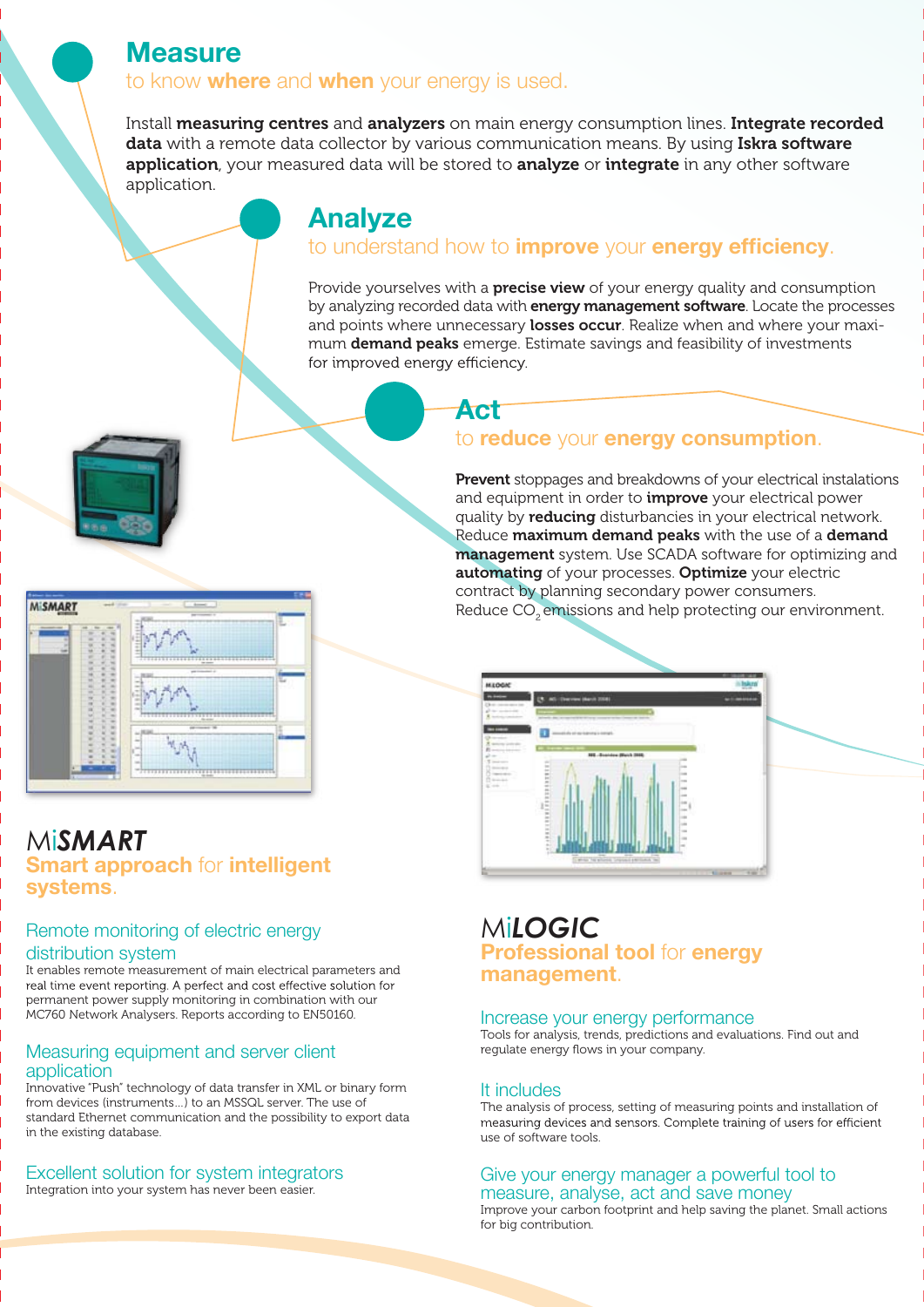# ...To our solutions.

## You can save up to 30% of your costs for electrical energy.

#### Save money

and become more cost **efficient** and **competitive**.

Reduce your energy costs by improved efficiency, lower consumption, decreased disturbancies and negative impacts to the environment.

#### Wireless Radio Systems

Automated remote monitoring Minimum costs with setting up the system on new or existing infrastructure.

#### The most efficient LPR (868 MHz) system in the world

With innovative patented technology, capable of excellent penetration through the walls, and Ethernet based data concentrators with high receivers capacity and mesh network functionality any infrastructure can be covered.

#### Gas, water and electricity metering

A perfect and simple solution if you need to use a wireless radio system to cover existing or new meters. With up to 10 years of endurance. Fit and forget is our moto.

#### Power Factor Correction Systems

#### Improve your PF

most electrical devices such as asynchronous motors, collective motors of rotation current, transformers, etc. need working power and reactive power for their own activity. That results both in additional costs for energy supply and also in additional loads on transmission lines and other elements.

#### Passive and active compensation

Such conditions can be improved with compensation of reactive power by fitting a suitable capacitor between the inductive consumer and the generator.

#### For industrial plants, public institutions or other big consumers of electrical energy

We can use individual, group or central compensation according to the needs of our customer.



® Iskra

#### Mi*SCADA* Real time **monitoring** and visualisation.

#### Complete control of the process

With local or remote control and customized visualisation it is easy to achieve optimised performance.

#### Connection and integration of various devices

Whether you have the existing infrastructure or you are preparing a new one, we can help you establish complete control and automation of the processes.

#### Industry automation, transport, energy distribution

With the use of one of the best SCADA systems we can cover all your needs.

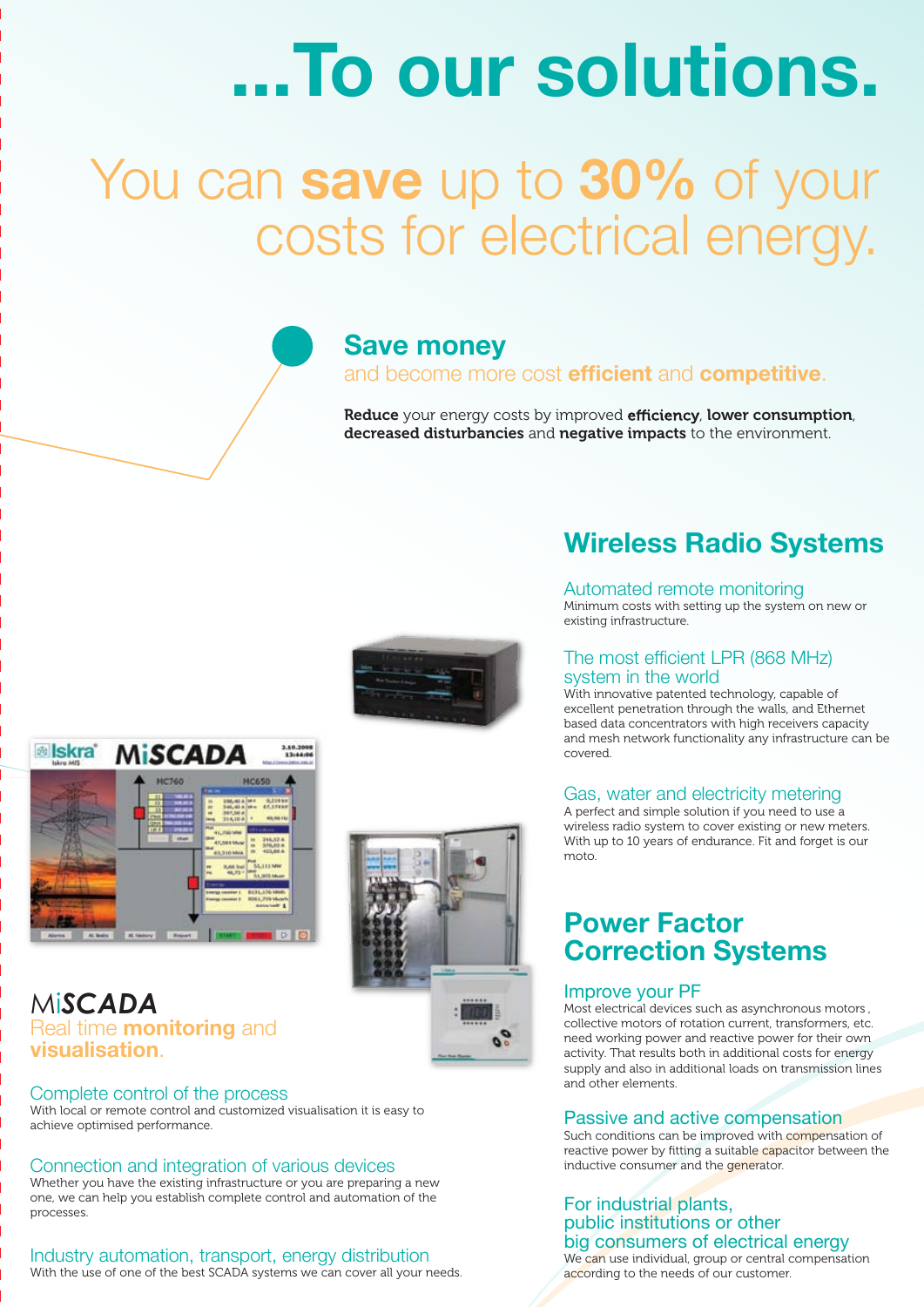## Every energy system can be optimised better.

**Iskra MIS** is there to help – with solutions for improved measuring and controlling of energy.

### Save money, time and environment.



## Our solutions innovate your business.

Together with our experts you can establish an adequate system of surveillance over the consumption of your energy, forecasts and measurements in real time, whereas your energy consumption as well as your expenditures will be significantly lower.

You will spare your time more efficiently by *inovative* and simple use of Iskra MIS solutions. They enable automatic remote readings of all energy data.

Measuring the quality of the electric energy system according to EN 50160 you will be able to **improve the** quality of your energy system, and detect your losses and eliminate them more quickly. Maintaining your machines and devices properly will save you money and maintain the enviroment for the future generations.